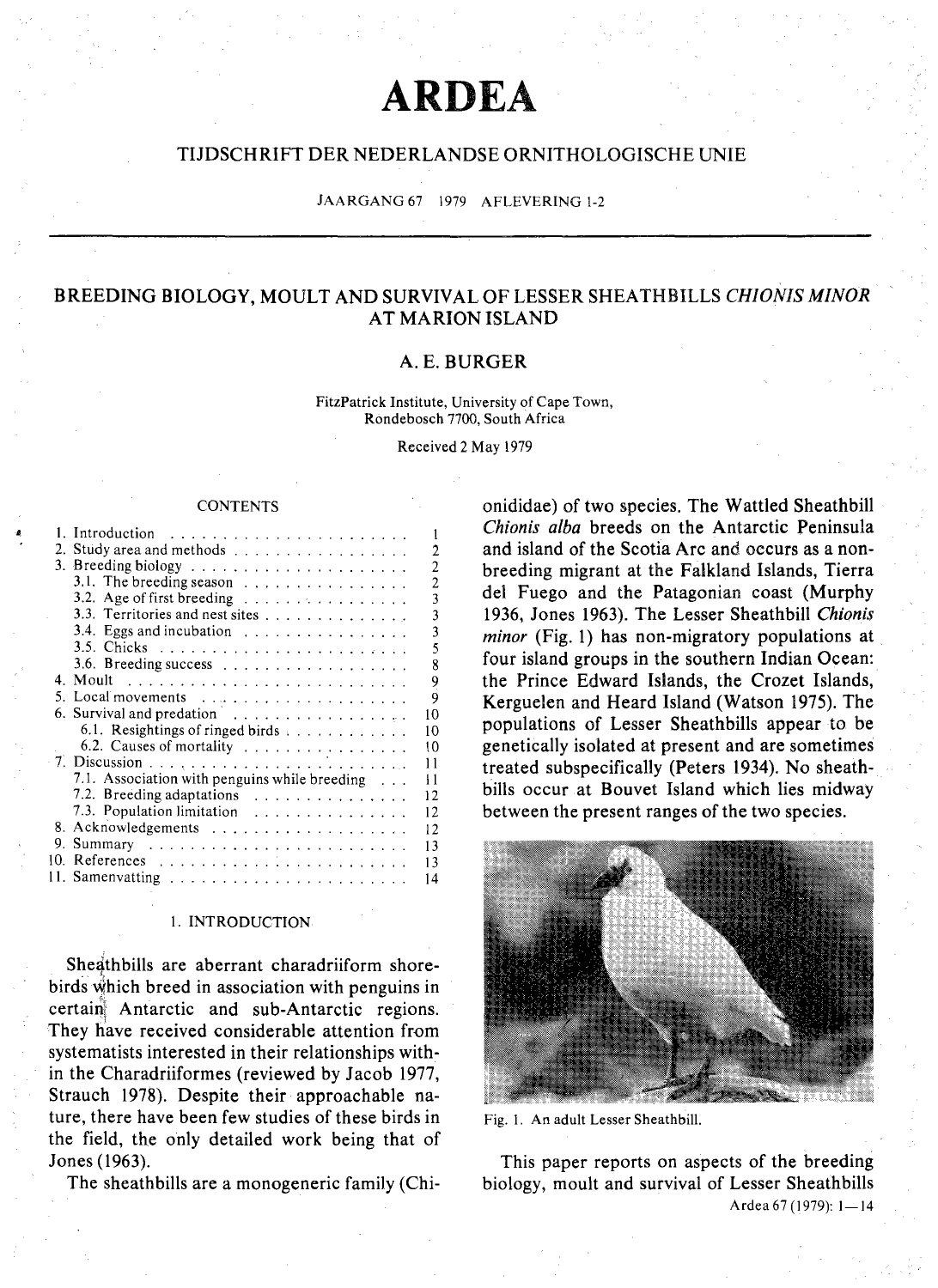at Marion Island (46 $\degree$  54' S, 37 $\degree$  45' E), part of the Prince Edward group. Comparisons are made, where possible, with sheathbills of both species at other locations. Brief field observations of Lesser Sheathbills have been made at Marion Island (Moseley 1892, Rand 1954), the Crozet Islands (Despin *et al.* 1972, Derenne *et al.* 1976), Kerguelen (Kidder 1875, Sharpe 1879, Hall 1900, Paulian 1953), Heard Island (Ealey 1954a, 1954b, Downes *et al.* 1959) or at several of these islands (Hutton 1865, Falla 1937).

#### 2. STUDY AREA AND METHODS

Marion Island lies 2° lattitude north of the Antarctic Convergence, and the climate and biota are typically sub-Antarctic (Van Zinderen Bakker *et al.* 1971). Field work totalling 25 months was done between 1974 and 1978 and covered all months of the year. Observations were concentrated in a 100 ha study area, including 5 km of coastline, on the north-eastern side of the island. There were on average 197 Lesser Sheathbills within this area. About 3000 pairs of King Penguins *Aptenodytes patagonicus,* 2100 pairs of Macaroni Penguins *Eudyptes chrysolophus,* 1400 pairs of Rockhopper Penguins *E. chrysocome,* and 250 pairs of Gentoo Penguins *Pygoscelis papua* bred within the study area.

Lesser Sheathbills were sexed and aged using size and external appearance criteria (Burger in prep.). Adults were all birds older than three years, subadults were one or two years old and juveniles were fledged birds less than one year old. Breeding adults were classified as those which were known to have attempted breeding. In April following the breeding season the study population comprised 64% adults, 14% subadults and 22% juveniles.

Estimates of survival, local movements and the age of first breeding were obtained from 480 Lesser Sheathbills which were ringed. Most birds were also individually colour-ringed. The survival of colour-marked breeding adults was monitored from season to season since they returned to breed in the same territories (Burger in prep.). Immature and non-breeding adults were less regular in their habits and an intensive search for ringed birds was made in 1976. It was possible to read ring numbers with binoculars, without capturing the birds. Birds resighted in 1976 had been ringed one or two years previously, but in each case the mean annual survival was calculated. Differences between the percentage survival of two groups were tested for statistical significance using formulae and tables by Cass (1973: 72).

Breeding biology was studied in three seasons but most data were obtained in the 1976/77 season. Nests were visited daily to determine laying and hatching dates. Few eggs were weighed when fresh and fresh weights (W) were thus calculated from the length (L) and breadth (B) using the formula  $W = 0.5463$  L B<sup>2</sup> (Romanoff & Romanoff 1949: 107). Newly hatched chicks were marked with thin plastic rings and weighed daily until the 55th day after hatching. The culmen, tarsus and wing lengths were measured on every fifth day of age. Most of the observations were made at Rockhopper Penguin colonies and some at King and Macaroni penguin colonies.

Lesser Sheathbills were examined for moult throughout the year. Stages of growth of the primary remiges were scored using a numerical system (Newton 1966). Other feather tracts were merely examined to see whether any feather growth was in progress.

### 3. BREEDING BIOLOGY

#### 3.1. THE BREEDING SEASON

Lesser Sheathbills at Marion Island an elsewhere (Hall 1900, Downes *et al.* 1959, Despin *et al.* 1972) breed annually during the austral summer. At Marion Island nest building was first seen on 4 October and by 10 November all nests had fresh material in them. Copulation was seen between 21 October and 30 December.

The earliest egg was laid on 4 December and 95% of all eggs had been laid by 31 December (n  $= 94$  eggs from the 1974/75 and 1976/77 seasons). The modal date of laying of first eggs was  $11-17$ December. The latest clutch was laid in the period 16-19 January but these eggs were not incubated. Hatching occurred in January and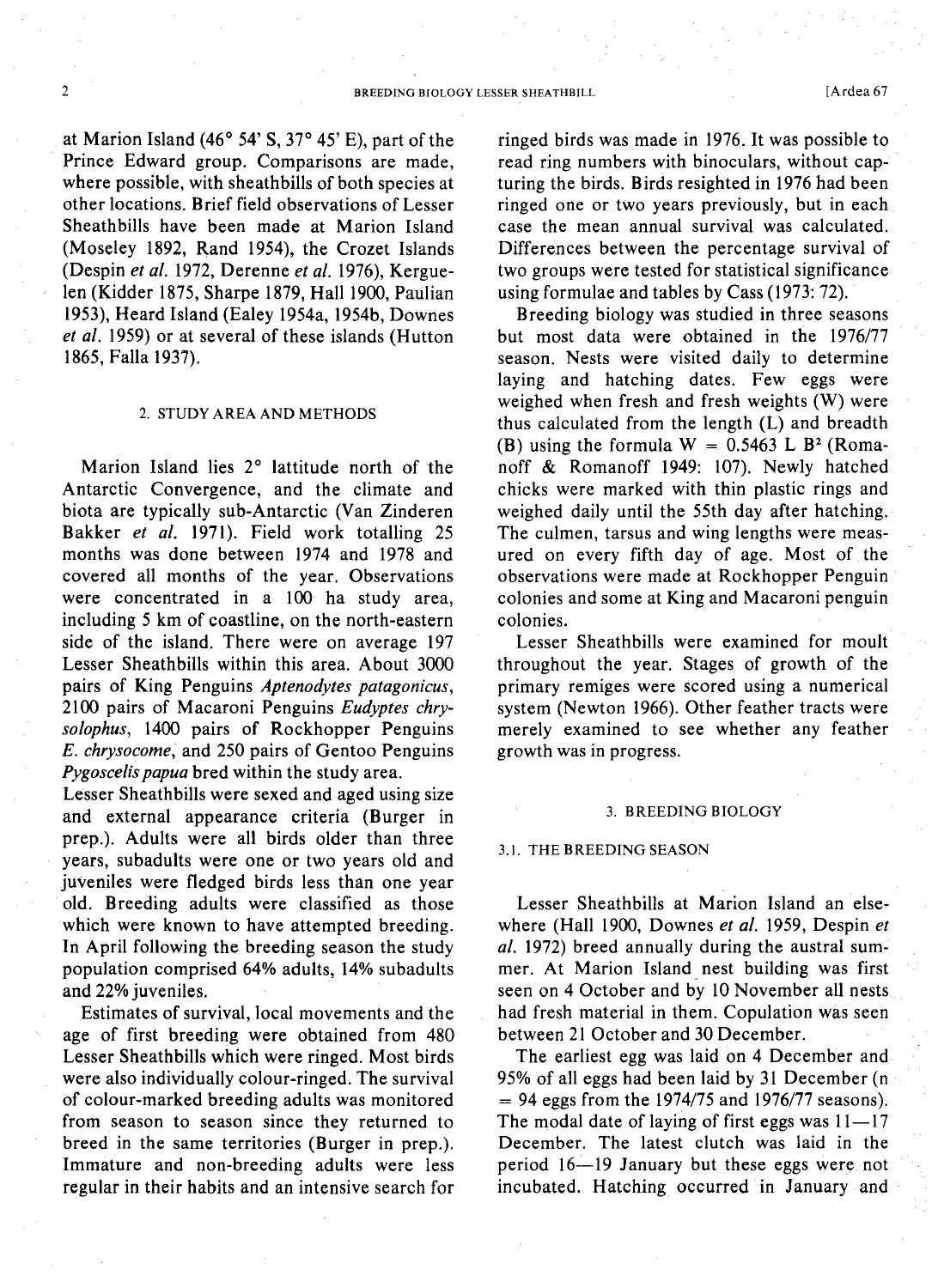

Fig. 2. The timing and duration of breeding and moult of Lesser Sheathbills at Marion Island (A) compared to the breeding activities of the four penguin species at the island (B). The periods of peak activity are shown as solid bars and the known extremes as dashed lines.

chicks were independant in the third week in March. Lesser Sheathbills at Marion Island bred at the same time as the three common penguin species (King, Macaroni and Rockhopper penguins) from which the sheathbills obtained most of their food (Fig. 2).

#### 3.2. AGE OF FIRST BREEDING

The estimated age of first breeding was three to four years. No ringed birds controlled in their first (n = 15) or second years (n = 11) attempted breeding, but four birds, two of each sex, attempted breeding at the end of their third year. All four were seen to display to other birds; two copulated; two built nests; three defended territories; but only one, a male, successfully reared a chick after mating with a female which was known to have bred successfully in three previous seasons.

During the breeding season there were always small numbers of adults present which did not attempt breeding, probably because they had not established territories. Four adults were recorded as non-breeders for three successive seasons.

## 3.3. TERRITORIES AND NEST SITES

All Lesser Sheathbills seen breeding at Marion Island were territorial and all territories included breeding penguins. Information on the size, location, tenure and defence of territories is given elsewhere (Burger in prep.).

Nests were generally situated within the territories used for foraging but about 5% of the pairs had separate nest sites and foraging territories 10-50 m apart. Nests were situated in crevices, under lava boulders, in small caves and, rarely, in burrows of the larger species of petrels. Nests were  $20-100$  cm from the surface. The pure white plumage of adult Lesser Sheathbills was often conspicuous amongst the dark lava but when at the nest, the adults were generally hidden from view.

Nests consisted of untidy heaps of kelp debris, feathers and leaves, similar to those of the Wattled Sheathbill (Murphy 1936, Jones 1963). The adults frequently carried shells of penguin eggs to the entrances of the nests, where they dropped them. Many nests were recognisable by the small piles of white eggshells at their entrances. This was also observed at Lesser Sheathbills nests at Heard Island (Downes *et al. 1959).* One pair at Marion Island used white polystyrene fragments in the same way. The significance of this behaviour is not known, but the birds were perhaps using eggshells to signal the presence of an established nest. This might deter other adults seeking breeding sites but could also be disadvantageous if predators, such as Sub-Antarctic Skuas *Catharacta antarctica,* were attracted.

# 3.4. EGGS AND INCUBATION

Clutches ranged between one and four eggs and two and three eggs were most common, as with the Wattled Sheathbill (Table I). Nest building but not relaying was observed following the loss of a clutch. The laying interval between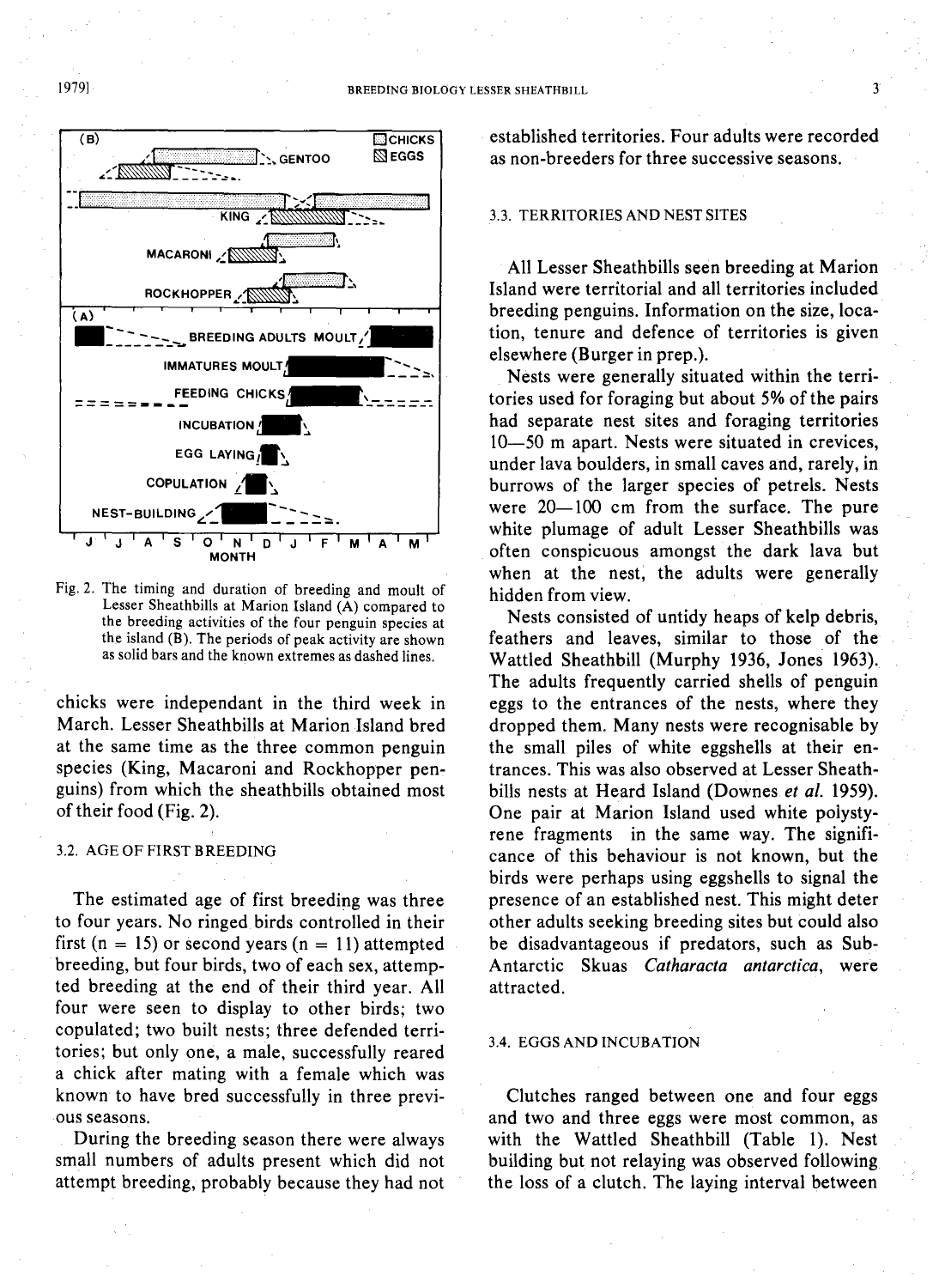first  $(A)$  and second  $(B)$  eggs averaged 3.6 days and between B and third (C) eggs 4.0 days (Table 2). The mean length, breadth and mass of A, B and C eggs did not differ significantly (Paired ttest,  $P > 0.05$  in each case, Table 3). The mean size of all Lesser Sheathbill eggs was  $54.7 \times 37.2$ mm (41.7g).

The nest was continuously occupied by one of the parents from the day the first egg was laid, except for brief periods during nest relief or during disturbances (by skuas, etc.) near the nest.

Table I. Clutch size of *Chionis minor* and C. *alba*

| No. of eggs | Number of clutches |                                 |                                                   |    |  |  |  |  |  |
|-------------|--------------------|---------------------------------|---------------------------------------------------|----|--|--|--|--|--|
| in clutch   |                    |                                 | C. minor at Marion Island C. alba at Signy Island |    |  |  |  |  |  |
|             |                    | 1974—75 1976—77 1961—62 1962—63 |                                                   |    |  |  |  |  |  |
|             |                    |                                 |                                                   |    |  |  |  |  |  |
|             |                    |                                 | 23                                                | 22 |  |  |  |  |  |
|             |                    |                                 | 13                                                | 41 |  |  |  |  |  |
|             |                    |                                 |                                                   |    |  |  |  |  |  |

Data from this study, Jones (1963) and unpublished British Antarctic Survey reports (courtesy of J. P. Croxall).

Table 2. Laying and hatching intervals between first (A), second (B) and third-laid (C) eggs of Lesser Sheathbills at Marion Island

|                              |        | Interval (days) |        |                            |                     |      |                |            |         | No. of                 |
|------------------------------|--------|-----------------|--------|----------------------------|---------------------|------|----------------|------------|---------|------------------------|
|                              | 0      |                 |        | -3                         | $\overline{4}$      |      |                |            |         | 5 6 Mean Mode clutches |
| Laying<br>$A - B$<br>$B - C$ | 0<br>0 | 0<br>0          | 0<br>0 | $\overline{13}$<br>$-3$ 10 | 930                 | $-1$ | $\blacksquare$ | 3.6<br>4.0 |         | 25<br>15               |
| Hatching<br>$A - B$<br>B-    | 0      | 0               | 3      | 0<br>4                     | 0<br>$\overline{2}$ | - 0  | 0<br>$\Omega$  | 0.8<br>3.4 | $0 - 1$ | 8                      |

Table 3. Linear dimensions and masses of Lesser Sheathbill eggs at Marion Island

| Dimension                                          | $1st$ egg $(A)$                 | $2nd$ egg $(B)$                 | $3rd$ egg $(C)$                 |
|----------------------------------------------------|---------------------------------|---------------------------------|---------------------------------|
| Length (mm)<br>$\dot{x} \pm$ S.D.<br>range         | $54.7 + 1.7$<br>$52.4 - 58.4$   | $54.7 + 1.6$<br>$51.7 - 58.5$   | $54.4 \pm 2.5$<br>$49.7 - 58.0$ |
| Breadth (mm)<br>$x + S.D.$<br>range                | $37.3 \pm 0.9$<br>$36.3 - 38.5$ | $37.2 + 0.6$<br>$36.6 - 38.3$   | $37.2 + 0.5$<br>$36.4 - 38.0$   |
| Mass <sup>1</sup> (g)<br>$\bar{x}$ + S.D.<br>range | $41.9 + 1.9$<br>$40.0 - 47.0$   | $41.7 \pm 1.8$<br>$39.0 - 44.0$ | $41.3 \pm 2.1$<br>$39.0 - 45.0$ |
| No. of eggs                                        | 26                              | 29                              | 12                              |

<sup>1</sup> Calculated from length and breadth

Both sexes had two elongated lateral brood patches, each about 19 cm2, which were unfeathered from the time of laying until the chicks were 50-60 days old. These brood patches appeared to be large enough to heat four eggs comfortably, two on either side.

Males had longer diurnal incubation shifts than females. The mean for males was 172 min (range  $124 - 243$  min,  $n = 9$ ) and for females 90 min  $(61-158 \text{ min}, n = 7)$ . Females perhaps needed to forage more than males at this time, to replace energy reserves used during ovogenesis. The offduty bird foraged for most of the time, chased intruders from the territory, or preened while standing outside the nest entrance. No data are available on nocturnal incubation behaviour but both parents were found inside nest cavities at night.

Hatching was asynchronous. On average, the first egg hatched one day before the second which in turn hatched three days before the third (Table 2). Second and third eggs were incubated for an average of 29 days and the first egg for 31 days (Table 4).

The mean hatching success was 68% with no significant differences between first, second and third eggs ( $\chi^2$  test, P > 0.05 in each case, Table 5). Two of the 20 eggs which failed were addled, one cracked and broke, and five were destroyed by waves from stormy seas. The other 12 eggs disappeared without the cause being apparent. Some might have rolled out of the nests. Intraspecific predation is also probable. On several occasions sheathbills were seen to enter nest cavities containing eggs or chicks, which were not their own. In each instance the parent in the nest cavity immediately chased the intruder out. Jones (1963) cited intraspecific predation as a possible cause of egg mortality in C. *alba.*

Table 4. Incubation periods (days between laying and hatching) of first  $(A)$ , second  $(B)$  and third-laid  $(C)$ eggs of Lesser Sheathbills at Marion Island

| Eggs | Mean | Range     | No. of eggs |
|------|------|-----------|-------------|
|      | 31.4 | $30 - 33$ | 16          |
| B    | 29.0 | $27 - 31$ |             |
|      | 28.7 | $28 - 30$ |             |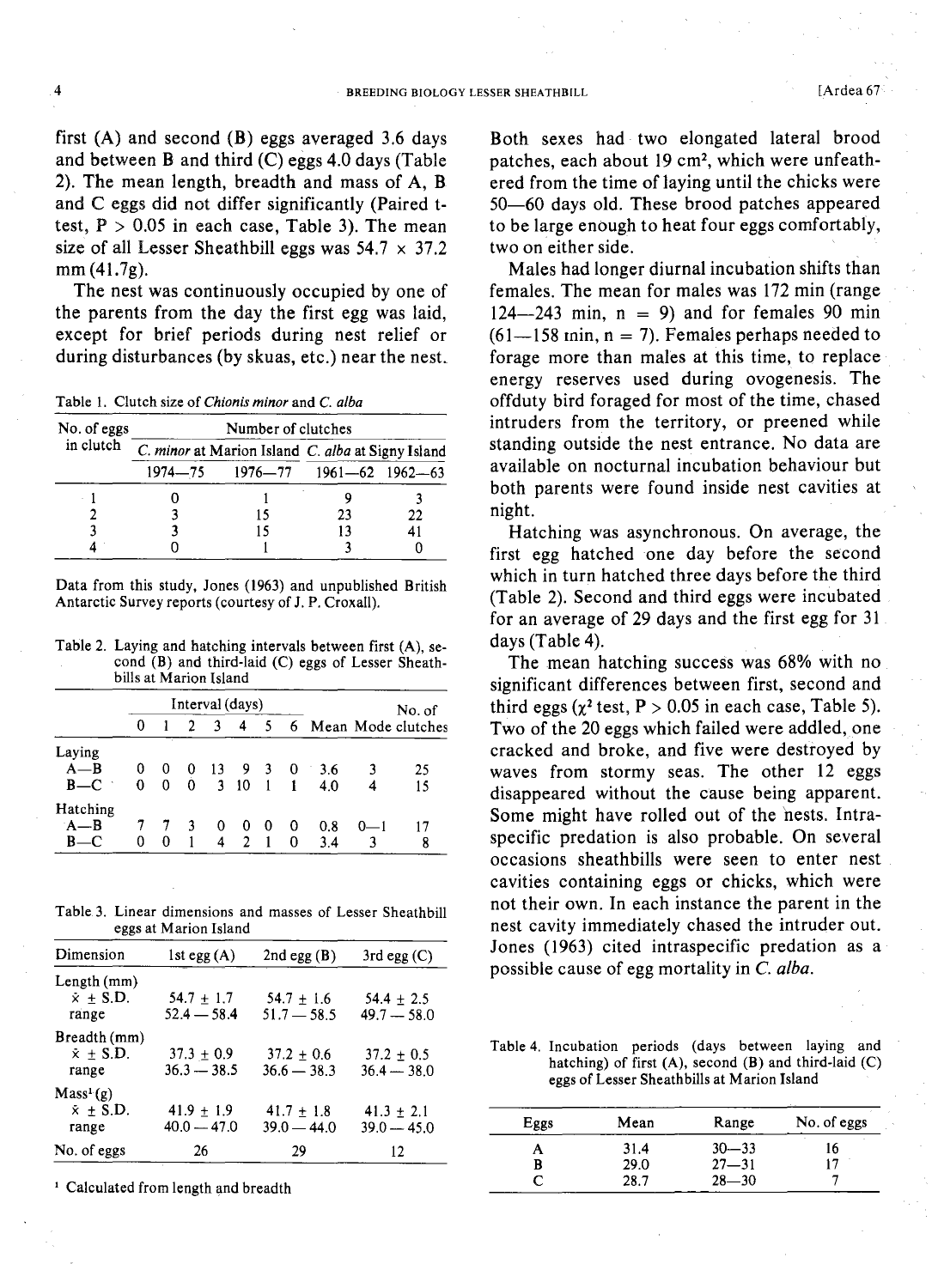|                |             |              | Laying sequence |              |           |       |
|----------------|-------------|--------------|-----------------|--------------|-----------|-------|
|                | First $(A)$ | Second $(B)$ | Third $(C)$     | Fourth $(D)$ | Not known | Total |
| Egg survival   |             |              |                 |              |           |       |
| No. laid       | 26          | 24           | 12              |              |           | 63    |
| No. hatched    | 16          | 18           | 8               |              |           | 43    |
| % survival     | 62          | 75           | 67              | 100          |           | 68    |
| Chick survival |             |              |                 |              |           |       |
| No. hatched    | 18          | 16           | Q               |              |           | 48    |
| No. fledged    | 14          |              |                 |              |           | 27    |
| % survival     | 78          | 38           | 56              |              | $-50$     | 56    |

Table 5. Survival of eggs and chicks of Lesser Sheathbills at Marion Island. Data on eggs from the 1976--1977 season and on chicks from several seasons

### 3.5. CHICKS

At hatching Lesser Sheathbills chicks were covered in mottled brown down and were able to walk about the nest cavity although they seldom did so. They were brooded almost continuously for the first 14 days and less after that, until by their 30th day they were brooded for less than 10% of the daylight period (03h45-19h30). Both parents brooded the chicks, males for a mean shift of 54  $\pm$  46 (S.D.) min (range 8-263 min, n  $=$  37) and females for 56  $\pm$  78 min (8–495 min, n  $=$  43) during daylight. These times did not differ significantly (Student's t-test,  $P > 0.05$ ).

The post-natal plumage changes were very similar to those of the Wattled Sheathbill (Jones 1963). Dark grey mesoptile down replaced the brown natal down from  $7-14$  days of age and white contour feathers erupted from the 12th day to cover the bird by the 50th day.

The parents fed the chicks at the nest for about 50 days and elsewhere in the territory until the 55-60th day. The chicks stood at the entrances to the nest cavities for increasing periods from about the 15th day onwards, and they wandered  $1-2$  m from the nest at about the 30th day. By the 50th day chicks frequently wandered 10 m from the nest and undertook brief flights. By the 55-60th day they were foraging independently but usually in the company of a parent from whom they still accepted food.

Lesser Sheathbills very seldom foraged outside penguin colonies when breeding. Food was carried in their beaks to the chicks and not regurgitated. During observations at three nests in Rockhopper Penguin colonies the sheathbill parents obtained 97% of the meals  $(n = 2362)$ delivered to chicks during the first 50 days after hatching, from within penguin colonies and the remaining 3% comprised terrestrial invertebrates taken from bordering vegetated areas. During a seven-hour watch at these three nests, 139 meals out of 176 delivered to the chicks, could be identified. These meals consisted of crustaceans stolen from Rockhopper Penguins (91%), flesh from penguin carcasses (7%) and fresh penguin excreta (2%). The adult diet appeared to be similar. Lesser Sheathbills breeding in King and Macaroni penguin colonies also fed their chicks almost entirely on food taken from penguins. Those at King Penguins colonies seemed to feed proportionately more carcass flesh to their chicks than those at Rockhopper Penguin colonies.

Crustaceans (mainly pelagic amphipods, euphausids and copepods), fish and squid were obtained from regurgitant spilled by penguins feeding chicks. The sheathbills greatly increased the frequency and amount of spillage by leaping or flying against penguins in the act of regurgitation (Fig. 3). The majority of food obtained from penguins was obtained by this kleptoparasitism.

The growth of 13 chicks which fledged from nine nests was measured in 1977. These included seven, two and four chicks from first (A), second (B) and third laid (C) eggs respectively. The tarsus had the most rapid initial growth of the appendages measured and had reached adult size by the 30th day (Fig. 4). This coincided with the time when the chicks began to wander a few metres from the nest. The culmen grew gradually during the first 40 days and very little thereafter.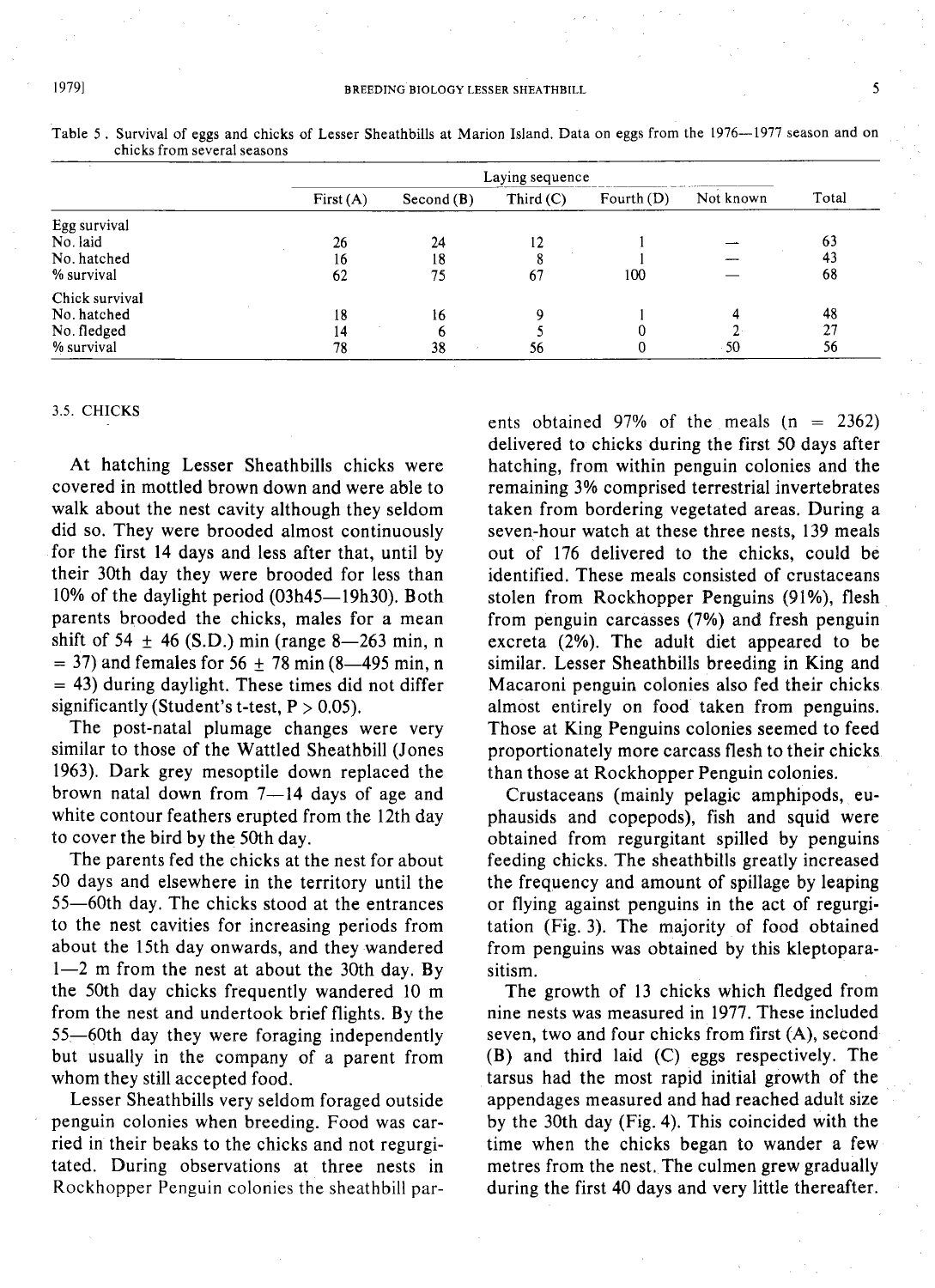#### 6 **6** BREEDING BIOLOGY LESSER SHEATHBILL **Article 19** [Ardea 67



Fig. 3. Kleptoparasitism by a Lesser Sheathbill. The sheathbill waited until the Rockhopper Penguin was regurgitating food to its chicks and then leaped against the penguin to induce spillage of the regurgitant. Lesser Sheathbills obtained most of the food fed to their chicks in this manner.



Fig. 4. Growth of the tarsus, culmen and wing (chord) in Lesser Sheathbill chicks. The mean  $\pm$  S. D. is shown at five day intervals. Adult dimensions are given as shaded symbols.



Fig. 5. Growth in mass of Lesser Sheathbill chicks. The mean  $\pm$  S. D. of all chicks is given at daily intervals. The mean mass of chicks reared singly (dashed line) is compared to that of chicks reared in broods of two chicks (dotted line). The mean mass  $(± S. D.)$  of breeding adults is indicated by the open symbol on the right.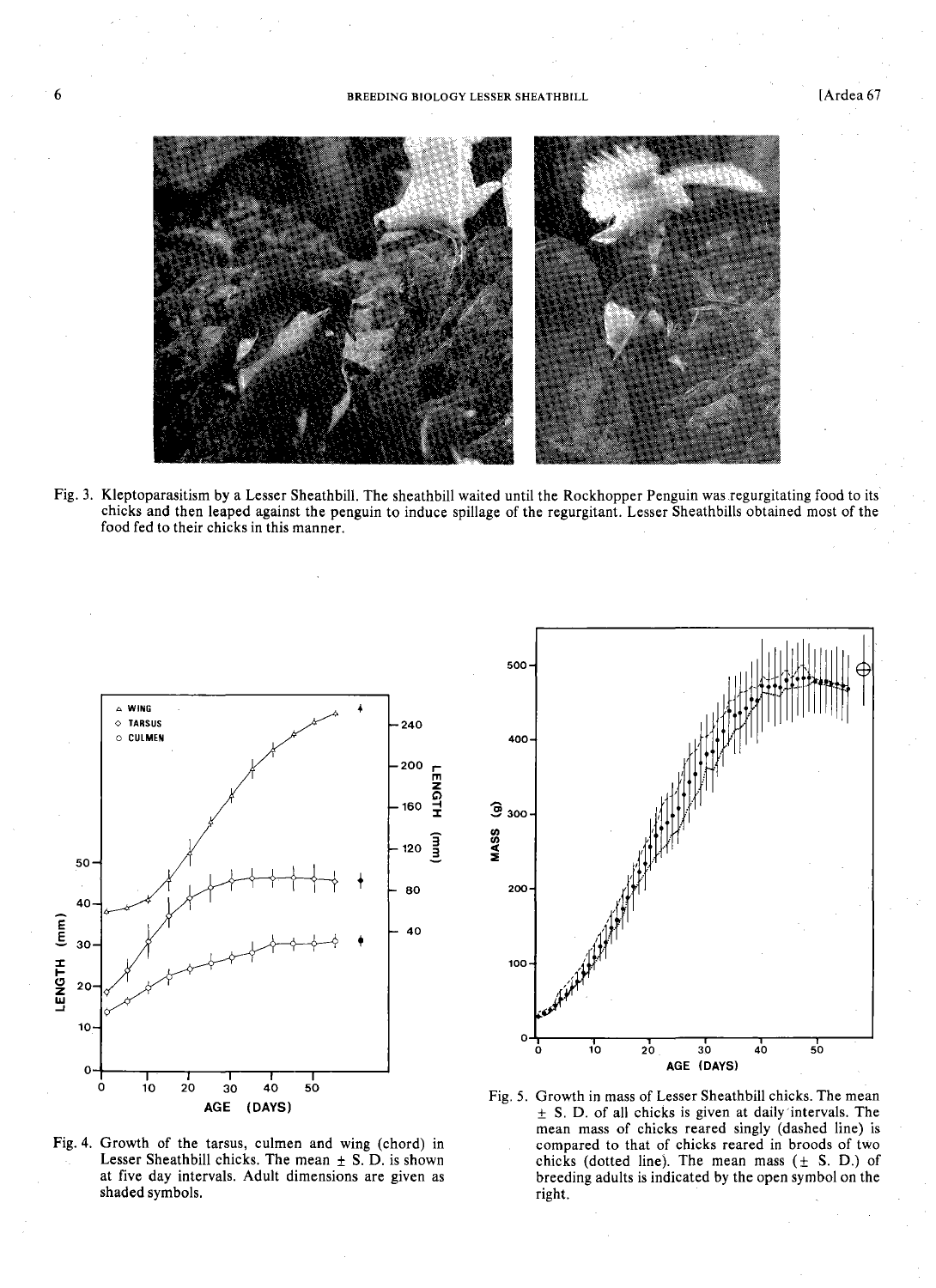The wing (manus and primary feathers) grew rapidly from the 10th day and was almost adult size at fledging (55 days). Chick weight had a typical sigmoid growth curve (Fig. 5) to reach a mean asymptote of 483 g, equivalent to 98% of the mean weight of breeding adults, on the 48th day. The mean weight at fledging was slightly less than the asymptote.

The masses of chicks from A, B and C eggs, measured within 24 hours of hatching, did not differ significantly (paired t-test,  $P > 0.05$  in each case, Table 6). The A chicks were 0-2 days old when the B chicks hatched but the differences in mass at that stage were not significant ( $P > 0.05$ , Table 6). By the time the C chicks hatched, however, both the A and B chicks had grown to be significantly heavier than the newly hatched C chicks ( $P < 0.01$ , Table 6). The A chicks were then heavier than the B chicks but these differences were not significant ( $P > 0.05$ ). The A chicks were heavier than sibling B and C chicks throughout the nestling period at most nests and for the first 35 days at all the nests observed (Fig. 6). Similarly B chicks were generally heavier than sibling C chicks. Chicks reared singly were on average heavier than those reared with siblings, but had similar masses at fledging (Fig. 5).

Survival of chicks prior to fledging averaged 56% (Table 5). Starvation, predation and accidents seemed to be the main causes of chick Table 6. Masses (g) of Lesser Sheathbill chicks on the day of hatching, and on the days when chicks hatched from second  $(B)$  and third  $(C)$  eggs

|                          | second $(B)$ and third $(C)$ eggs |                | natemme, and on the days when emens hatened from |
|--------------------------|-----------------------------------|----------------|--------------------------------------------------|
| Day of measurement       | Hatching sequence of chicks       |                |                                                  |
|                          | А                                 | B              | C                                                |
| Within 24 h of hatching  |                                   |                |                                                  |
| $\bar{x}$ + S.D.         | $28.3 \pm 3.2$                    | $26.6 \pm 2.7$ | $26.3 + 0.7$                                     |
| range                    | $23 - 35$                         | $23 - 30$      | $25 - 27$                                        |
| No. of chicks            | $12 \overline{ }$                 | $10-10$        | ጸ                                                |
| Day when B chick hatched |                                   |                |                                                  |
| $\bar{x} \pm S.D.$       | $28.3 \pm 4.0$                    | $26.1 \pm 2.8$ |                                                  |
| range                    | $23 - 35$                         | $23 - 30$      |                                                  |
| No. of chicks            | 8                                 | 8              |                                                  |
| Day when C chick hatched |                                   |                |                                                  |
| $\bar{x}$ + S.D.         | $52.0 \pm 15.1$                   | $41.6 \pm 9.3$ | $26.3 \pm 0.7$                                   |
| range                    | $37 - 80$                         | $30 - 58$      | $25 - 27$                                        |
| No. of chicks            | 8                                 |                | 8                                                |

mortality. Out of 16 chicks monitored daily which died, four underweight chicks (over one S.D. below the mean mass for their age) were found dead and six disappeared, four chicks of average mass disappeared and two were found dead, one was apparently squashed in the nest and the other apparently trampled by a penguin outside the nest. The chicks which disappeared could have been taken by predatory Sub-Antarctic Skuas, which were seen on several occasions to swoop towards Lesser Sheathbill chicks standing at the nests' entrances. Chicks which died of starvation inside the nests might have been removed or eaten by the parents.

600 r-/;/-"\r <sup>F</sup> ....1: :; 0 .......  $\frac{1}{20}$  40 60 ~'JB CHICKS  $\iota$  :  $\sim$  . C  $\sim$ , and  $l$  ,  $l$  ,  $l$  ,  $l$  ,  $l$  ,  $l$  ,  $l$  ,  $l$ jf:1l<>.....,  $\frac{1}{20}$   $\frac{1}{40}$   $\frac{1}{60}$ *:r···* . '\: fr·:....*o* .' ,."- /? *t.·* '(.,:,':?  $\frac{1}{20}$  40  $\frac{1}{60}$ ....... ...\_-0  $\frac{1}{20}$   $\frac{1}{40}$   $\frac{1}{60}$ ." ." ......0 .., 400 200 ตารร (ข)<br>‱ 400 200 DAYS

Most chick mortality occurred within the first

Fig. 6. Comparisons of the growth of chicks from A, Band C eggs in seven broods of Lesser Sheathbills. The time scale is dated from the hatching of the A chicks in each brood. Chicks which died (D) or fledged (F) are indicated.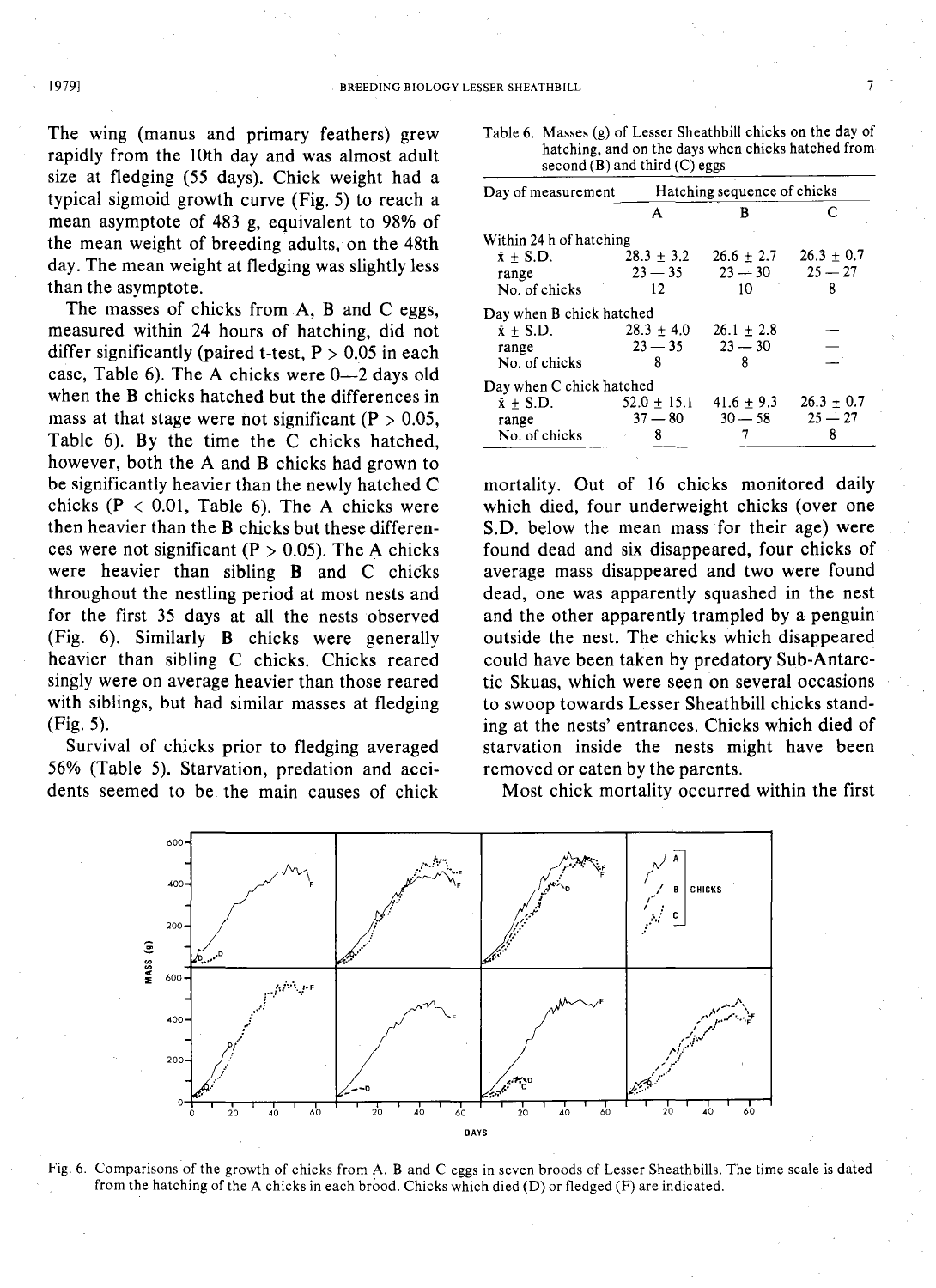| Hatching sequence | Age (weeks)    |      |         |         |  |  |         |        |  |
|-------------------|----------------|------|---------|---------|--|--|---------|--------|--|
| of chicks         | $0-$           | $-$  | $2 - 3$ | $3 - 4$ |  |  | $6 - 8$ | Total  |  |
| First $(A)$       |                | (0)  | 2(0)    |         |  |  |         | 3(0)   |  |
| Second(B)         | 4(1)           | (1)  | (1)     |         |  |  |         | (4)    |  |
| Third $(C)$       | 2(2)           | (1)  | -01     |         |  |  |         | 4(4)   |  |
| Fourth $(D)$      | (I)            |      |         |         |  |  |         | U.,    |  |
| Unknown           | $^{\circ}$ (1) |      |         |         |  |  |         |        |  |
| Total             | 8(5)           | 3(2) | 4(2)    |         |  |  |         | 16(10) |  |

Table 7. Numbers of Lesser Sheathbill chicks which died or disappeared at various ages. Numbers of chicks thought to have died of starvation (last mass over one S.D. below mean for their age) are given in parentheses

three weeks of hatching (Table 7). Mortality was correlated with hatching sequence: all A chicks and some B chicks apparently died from predation or accidents but all D and C chicks and most B chicks from starvation. The youngest chick in any brood was always the first to die of starvation. No overt sibling aggression was seen but chicks were seen to take food from the beaks of siblings. Starvation of the youngest chick has also been reported for Wattled Sheathbills (Jones 1963).

The proportion of A chicks which fledged was significantly higher than that of B chicks  $(\chi^2 \text{ test},$  $P < 0.05$ , Table 5) but the differences between A and C and between Band C chicks were not significant ( $P > 0.05$ ). The relatively high proportion of C chicks which fledged was unexpected, since when they hatched they were lighter than

their older siblings. The result was, however, partially an artefact of the small sample of C chicks. Of the five C chicks which fledged, four were from nests where one or both siblings were lost (apparently from predation or accidents since they were not underweight when they disappeared) and one was from a nestin which all three chicks fledged.

# 3.6. BREEDING SUCCESS

Of the 42 pairs studied, none reared four chicks to fledging, 5% reared three, 26% two, 40% one and 29% no chicks per season (Table 8). Of these pairs, clutch sizes were known in 26 cases. A pair with a clutch of four fledged two chicks, 12 pairs with clutches of three fledged an average of 1.17 chicks per pair, 12 pairs with

Table 8. Numbers of sheathbill pairs (percentages in parentheses) which reared 0-3 fledglings per season at Marion and Signy islands. Only pairs which laid eggs considered

| Location and season                       |                | Fledged chicks per pair, |        |          | Mean no. of         | No. of |  |
|-------------------------------------------|----------------|--------------------------|--------|----------|---------------------|--------|--|
|                                           | $\overline{0}$ |                          | 2      |          | fledglings per pair | pairs  |  |
| <i>Chionis minor</i> at Marion Island     |                |                          |        |          |                     |        |  |
| Rockhopper Penguin colonies               |                |                          |        |          |                     |        |  |
| 1973/74                                   |                |                          |        |          | 1.83                |        |  |
| 1974/75                                   |                |                          |        |          | 1.00                |        |  |
| 1976/77                                   |                |                          |        |          | 1.00                | 15     |  |
| All years                                 |                | 12                       | n      |          | $1.20 + 0.87$       | 25     |  |
| King Penguin colonies                     |                |                          |        |          |                     |        |  |
| 1976/77                                   |                |                          | 3      | 0        | $1.14 \pm 0.90$     |        |  |
| Adjacent R.P./K.P. colonies               |                |                          |        |          |                     |        |  |
| 1976/77                                   | $\Omega$       | $\overline{\mathcal{L}}$ |        | $\Omega$ | $1.33 \pm 0.58$     |        |  |
| Macaroni Penguin colonies                 |                |                          |        |          |                     |        |  |
| 1976/77                                   |                |                          |        | 0        | $0.43 \pm 0.79$     |        |  |
| Total for Marion Island                   | 12(29)         | 17(40)                   | 11(26) | 2(5)     | $1.07 \pm 0.87$     | 42     |  |
| Chionis alba at Signy Island <sup>1</sup> |                |                          |        |          |                     |        |  |
| 1962/63                                   | 13             | 15                       | 26     | 16       | 1.64                | 70     |  |
| 1963/64                                   |                |                          | 6      |          | 1.28                | 18     |  |
| Total for Signy Island                    | 20(23)         | 17(19)                   | 32(36) | 19(22)   | $1.57 + 1.07$       | 88     |  |

<sup>1</sup> From unpublished British Antarctic Survey Reports, courtesy of J. P. Croxall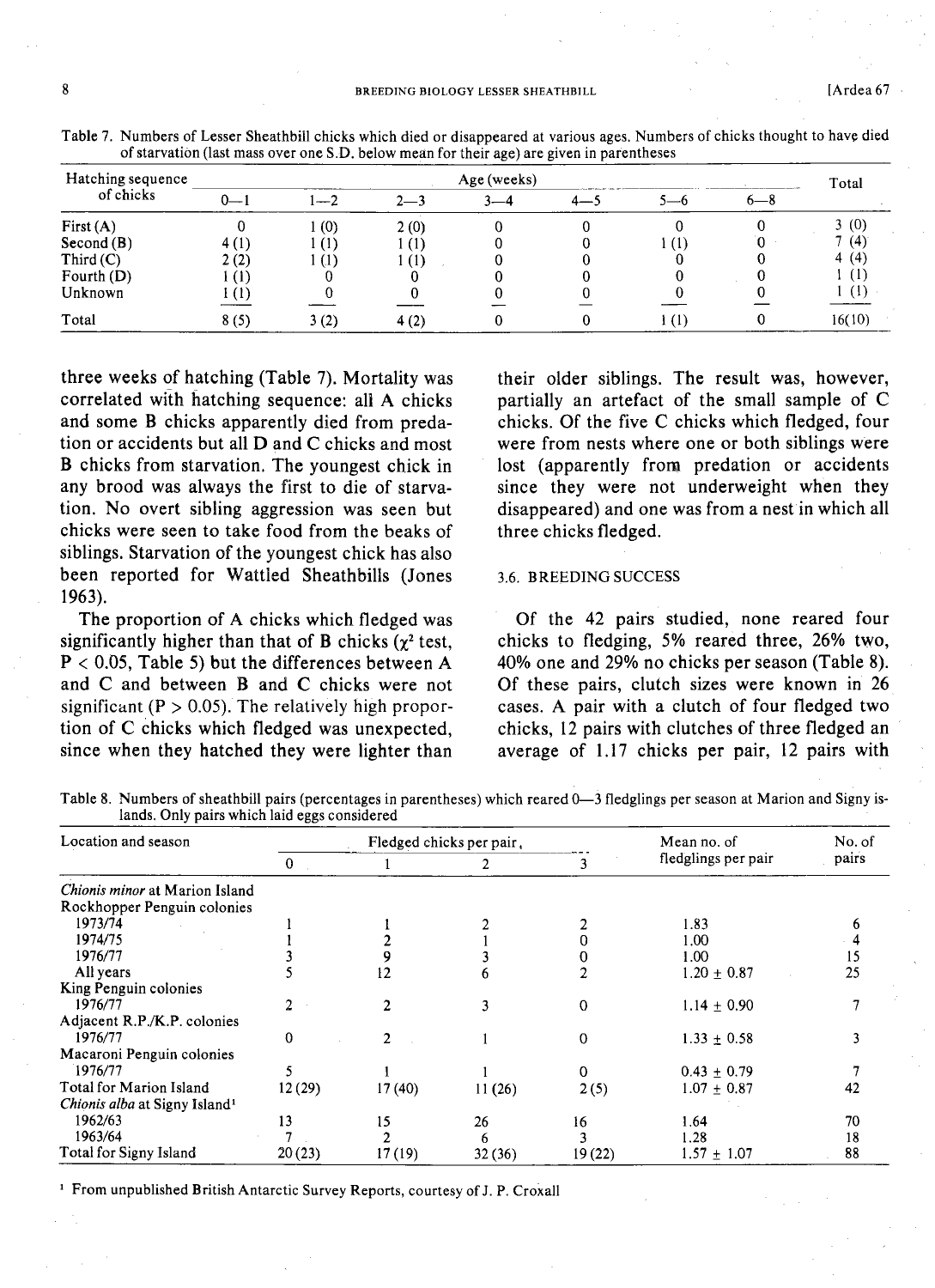clutches of two averaged 0.67 fledglings per pair and one pair with a single egg clutch fledged no chicks.

The mean breeding success per pair was 1.07 fledglings per season (Table 8). The differences in breeding success of pairs in Rockhopper, King and adjacent Rockhopper/King penguin colonies were not significant (Student's t-test,  $P > 0.05$  in each case). Breeding success was considerably lower in Macaroni Penguin colonies than elsewhere but these differences were not significant  $(P > 0.05)$ , probably because of the small samples from Macaroni Penguin colonies. The low success in the Macaroni Penguin colonies was due to high seas destroying sheathbill and penguin eggs in the study colonies.

The mean breeding success of Lesser Sheathbills at Marion Island was significantly lower than that of Wattled Sheathbills at Signy Island (Table 8,  $P < 0.01$ ). A relatively greater proportion of pairs reared two or three fledglings at Signy Island, but the reasons for this are not clear. Most pairs of Lesser Sheathbills at Heard Island reared one, and some two fledglings per season but none three (Downes *et al.* 1959). No sheathbills have been reported to rear four chicks per season anywhere.

#### 4. MOULT

Lesser Sheathbills moulted all their plumage once annually. Adults which had bred began moulting in the second half of March, once their



Fig.. 7. Primary moult score in breeding adult, non-breeding adult and subadult Lesser Sheathbills. A line was fitted by eye to show the approximate duration of primary moult in a breeding adult.

chicks were independent. Their brood patches began to re-feather at this time. Immatures and non-breeding adults began moulting in January during the breeding season. Juveniles moulted for the first time at the end of their first year.

Moult began with the primary remiges, which were replaced in ascending order (Fig. 7). A line. fitted by eye to the data for breeding adults in Figure 7 gave an estimate of 70 days for the duration of primary moult in an individual. Replacement of the secondaries began before moult of the primaries was complete. The birds were never flightless at any stage. Moult of the rectrices and body plumage occurred from March to September in breeding adults and from January to September in other birds. Replacement of accidentally lost feathers occurred at all times of the year.

#### 5. LOCAL MOVEMENTS

Lesser Sheathbills are non-migratory residents at all the islands in their range (Barre *etal. 1976,* Watson 1975). None of the 448 birds ringed at Marion Island between 1951 and 1977 has been reported elsewhere, not even on Prince Edward Island, 22 km distant. Adults, including those not recorded to have bred, very seldom moved more than 1 km from the places where they had been ringed (Table 9). Over 700 sightings of 60 colour ringed breeding adults were made in 1976/77 and these birds were always seen within 1 km, and usually within 500 m, of their breeding territories. Immature birds were more inclined to wander than adults and almost half the subadults and a

Table 9. Percentages of ringed Lesser Sheathbills which were resighted (or recovered) at various distances along the coast from the initial ringing site

| Age when<br>ringed   |         | Maximum distance moved<br>(km) | No.<br>resighted | No.<br>ringed |     |     |
|----------------------|---------|--------------------------------|------------------|---------------|-----|-----|
|                      | $0 - 1$ | $1 - 4$                        | $4 - 8$          | > 8           |     |     |
| Adults <sup>1</sup>  | 96      |                                |                  | 2             | 96  | 178 |
| Subadults            | 51      | 26                             | 6                | 17            | 35  | 47  |
| Juveniles<br>All age | 64      | 25                             | 5                | 5             | 76  | 180 |
| classes              | 77      | 14                             |                  |               | 207 | 405 |

<sup>1</sup> Including non-breeding adults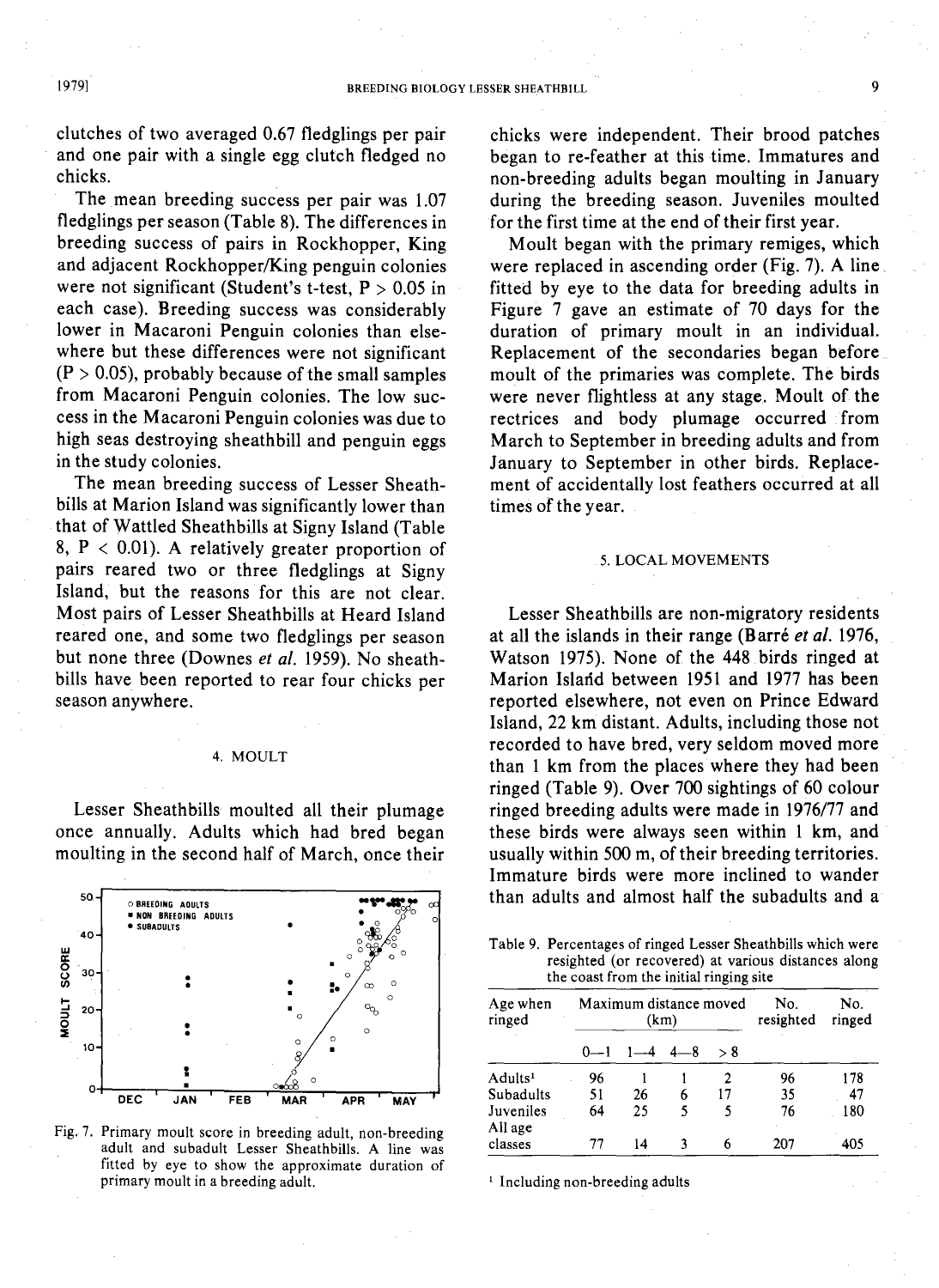| Period between ringing | Breeding in colonies of |      |                        |      |                      |                   |          | All areas |  |
|------------------------|-------------------------|------|------------------------|------|----------------------|-------------------|----------|-----------|--|
| and resighting         | King<br>Penguins        |      | Rockhopper<br>Penguins |      | Macaroni<br>Penguins |                   | combined |           |  |
| 1973/74 - 1974/75      | 100                     | (7)  | 79                     | (14) |                      |                   | 86       | (21)      |  |
| $1974/75 - 1975/76$    | 73                      | (11) | 100                    | (13) | 100                  | (3)               | 89       | (27)      |  |
| $1975/76 - 1976/77$    | 90                      | (10) | 91                     | T1)  | 100                  | $\left( 5\right)$ | 92       | (26)      |  |
| $1976/77 - 1977/78$    | 85                      | (20) | 86                     | (14) |                      |                   | 85       | (34)      |  |
| All age classes        | 85                      | (48) | 89                     | (52) | 100                  | (8)               | 88       | (108)     |  |

Table 10. Percentage annual resightings of colour-ringed adult Lesser Sheathbills breeding at Marion Island. The numbers ringed at the start of each period are given in parentheses

third of the juveniles were seen 1 km or more from the places where they had been ringed (Table 9).

#### 6. SURVIVAL AND PREDATION

#### 6.1. RESIGHTINGS OF RINGED BIRDS

On average, 88% of breeding adults returned to their nesting sites in each season (Table 10) and since these birds attempted breeding in each year at the same territories, this was an accurate measure of their mean annual survival. The mean percentage survival of adults breeding in King Penguin colonies did not differ significantly from that of adults breeding in Rockhopper Penguin colonies ( $P > 0.05$ , Table 10). The samples from Macaroni Penguin colonies were too small for comparison. The survival of adult Wattled Sheathbills breeding at Signy Island was similarly high, being 90% (73 birds ringed) and 86% (116 birds ringed) in two successive years (Jones 1963, Topliffe 1963).

Significantly fewer non-breeding adults, subadults and juveniles were resighted than breeding adults ( $P < 0.001$  for birds of all areas combined, Tables 10 and 11). These differences were attributed to higher mortality (proportionately more

Table II. Percentage annual resightings of ringed nonbreeding and immature Lesser Sheathbills at Marion Island. The numbers ringed at the start of each period are given in parentheses

| Period between<br>ringing & resighting | Non-breeding adults<br>and subadults | Juveniles |
|----------------------------------------|--------------------------------------|-----------|
| 1974-1976                              | 54 (67)                              | 31(41)    |
| $1975 - 1976$                          | 36(25)                               | 44 (32)   |
| Mean                                   | 49 (92)                              | 37(73)    |

fresh carcass remains were found) and greater mobility (Table 10) of non-breeding adults and immatures. Comparisons of resightings of nonbreeding adults and immatures from different areas of Marion Island are not validsince, unlike breeding adults, these birds showed little fidelity to any particular area.

# 6.2. CAUSES OF MORTALITY

The fresh remains of only 22 full-grown Lesser Sheathbills were found during the 25 months of the study. These included four adults, 16 immatures and two birds of indeterminate age. Seven had been partially eaten by predators or scavengers. Sixteen birds were found after exceptionally cold spells, with snow at sea level, during winter (June-September inclusive). Uneaten dead birds were generally very thin. Their mean mass was  $304 \pm 55$  g (n = 11), considerably lower than the mean mass of living birds (492  $\pm$  48 g for adults, 454  $\pm$  51 g for sub-adults and 410  $\pm$  60 g for juveniles, Burger in prep.). The apparent causes of mortality were thus the combined effects of starvation and inclement weather and, to a lesser extent, predation.

Sub-Antarctic Skuas and feral cats *Felis catus* are known to kill Lesser Sheathbills at Marion Island but sheathbills were unimportant in the diets of both predators. Only seven (0.5%) out of 1558 prey remains which were attributed to cats or skuas were sheathbills, no sheathbijls were found in 125 cat stomachs and only one (0.2%) out of 442 prey items, at skua nests was a sheathbill (Van Aarde 1977).

Lesser Sheathbills at Marion Island did not show alarm when a cat passed within a few metres of them. At Ile aux Cochons (Crozet Islands) however, cats have apparently severely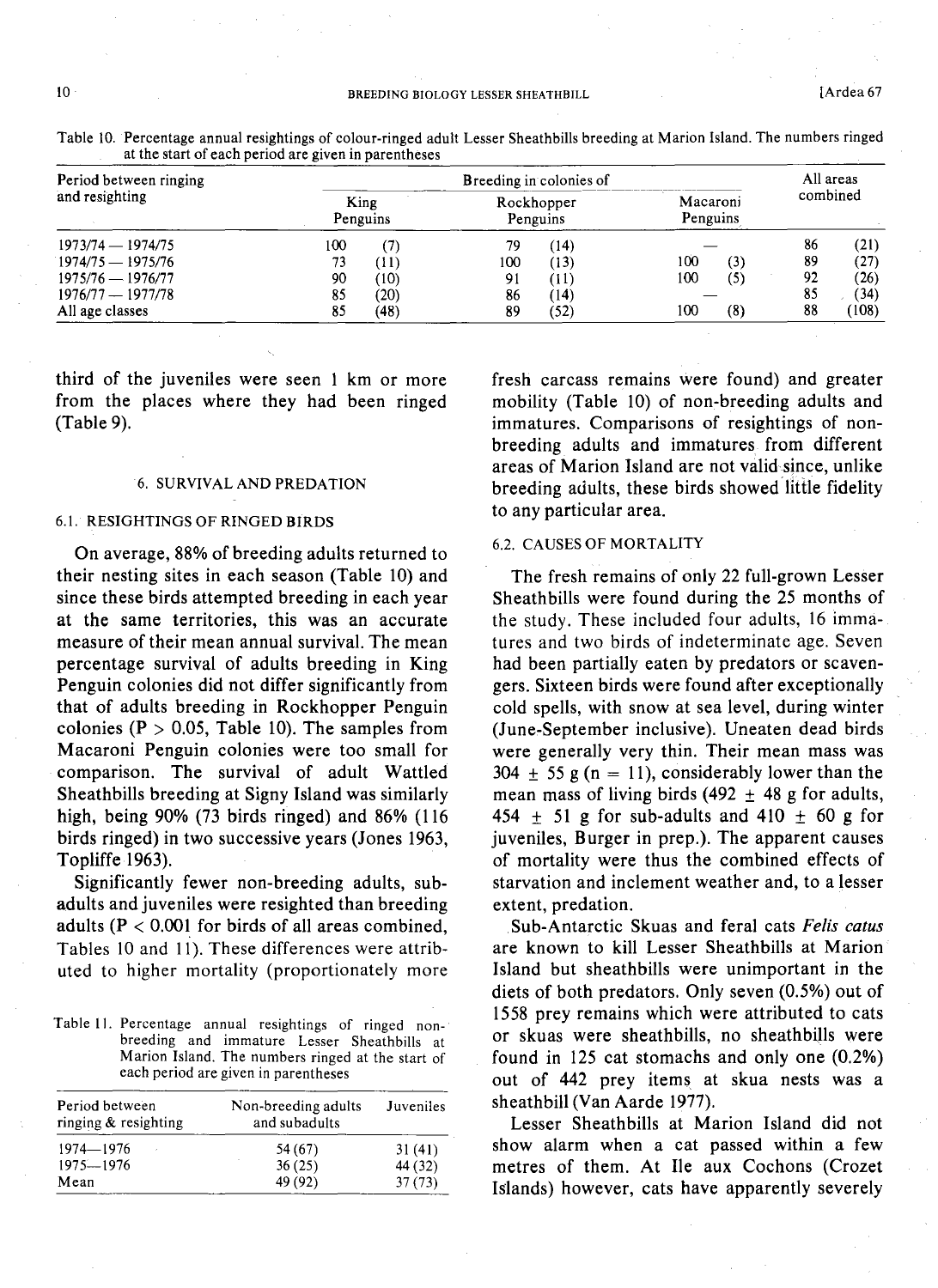| Response                              | Distance from the shore (m) |    |     |     |                                |    |
|---------------------------------------|-----------------------------|----|-----|-----|--------------------------------|----|
|                                       | $0 - 20$                    |    |     |     | $21-40$ 41-60 61-80 81-100 100 |    |
| Group took<br>flight $(\% )$          | 0                           | 76 | 100 | 100 | 100                            | 66 |
| Birds alert but<br>did not fly $(\%)$ | 100                         | 24 | Ω   | 0   |                                | 33 |
| No. of groups                         | 8                           | 17 | 13  | 4   |                                | 3  |

Table 12. Responses of groups of Lesser Sheathbills foraging on inland vegetated areas to the approach of a flying Sub-Antarctic Skua

depleted the numbers of Lesser Sheathbills (Derenne *et al. 1976).*

Lesser Sheathbills were always wary of Sub-Antarctic Skuas at Marion Island. These predators were seen to catch and kill sheathbills on three occasions and often swooped towards individuals or groups of sheathbills. When foraging farther than 20 m from the shore, groups of sheathbills almost always took flight towards the shore at the approach of a skua (Table 12). The sheathbills appeared to be less vulnerable when foraging amongst the boulders on the shore or in penguin colonies. Here they seldom flew off at the approach of a skua but sometimes adopted alert postures. Downes *et al.* (1959) mentioned that Lesser Sheathbills at Heard Island were reluctant to leave rocky areas to forage on open sandy beaches where they were apparently more vulnerable to skua predation.

Giant Petrels *Macronectes giganteus* and *M. hal* $li$  could possibly catch unwary Lesser Sheathbills feeding near them at carcasses although this has not been reported. Kelp Gulls *Larus dominicanus* were rarely observed chasing sheathbill chicks but they could probably not kill a healthy fullgrown Lesser Sheathbill. The possibility of intraspecific predation on eggs and small chicks has already been mentioned.

#### 7. DISCUSSION

#### 7.1. ASSOCIATION WITH PENGUINS WHILE **BREEDING**

Lesser Sheathbills at Marion Island bred in close association with Rockhopper, Macaroni and King penguins. Gentoo Penguins which were uncommon and which bred during late winter and spring, were relatively unimportant to breeding Lesser Sheathbills. Penguins supplied most of the food eaten by breeding adults and their chicks and no Lesser Sheathbills attempted breeding without access to breeding penguins. Elsewhere, breeding sheathbills of both species have similar close associations with penguins (Paulian 1953, Downes *et al.* 1959, Jones 1963, Derenne *et al.* 1976) or at a few localities with breeding cormorants (Paulian 1953, Parmelee *et al. 1977).*

Lesser Sheathbills at Marion Island bred when food from penguins was most freely available. They underwent ovogenesis when Rockhopper and Macaroni Penguin eggs were available and their chicks hatched when these penguins were already feeding their chicks and penguin regurgitant was readily available. The long breeding season of the King Penguins started somewhat later than that of the Lesser Sheathbills but carcasses of King Penguins which died during their annual moult (September to March for adults and December to February for immatures) were common at all colonies when the sheathbills were breeding and eggs and penguin chick carcasses were available towards the end of the Lesser Sheathbills' breeding season.

Breeding of Lesser Sheathbills at Heard Island and Wattled Sheathbills at Signy Island is timed so that the chicks hatch when penguins' regurgitant is readily available during most of the Sheathbills' nestling period (Downes *et al. 1959,* Jones 1963, Spellerberg 1975).

Sheathbills of both species appear to breed only when associated with breeding penguins or, far less commonly, with breeding cormorants. The ultimate factor determining the timing of breeding at Marion Island appears to be the increased food supplies associated with the presence of breeding penguins and the proximate factor might be the actual influx of penguins in spring.

Not all penguin colonies at Marion Island were suitable for the establishment of Lesser Sheathbill breeding territories. Fewer than 20 pairs of Lesser Sheathbills attempted breeding at two very large colonies at Kildalkey Bay and Bullard Beach which contained between them over 400,000 pairs of Macaroni Penguins and 80,000 pairs of King Penguins. These colonies are both situated on smoothed, glaciated grey lava, in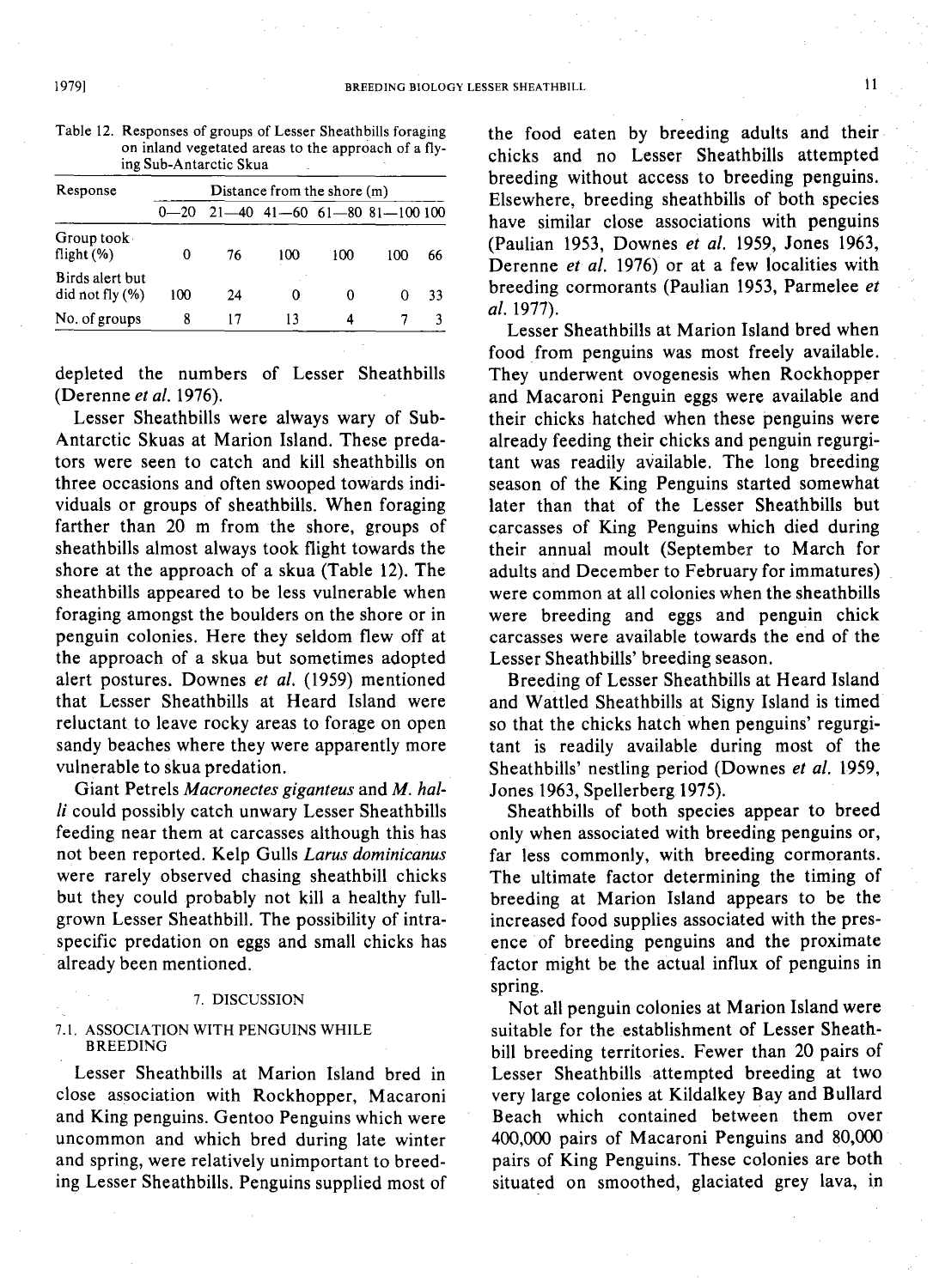contrast to the more broken, younger black lavas most common on the coastal plain. The penguins bred at maximum density on these even surfaces which was perhaps too dense to permit freedom of movement by Lesser Sheathbills between the penguins. Nest sites for Lesser Sheathbills were restricted to the very few areas of broken lava at the perimeters of these colonies.

# 7.2. BREEDING ADAPTATIONS

Sheathbills have nidicolous, semi-precocial chicks dependent on their parents for at least 50 days and they nest in subterranean cavities and not on the surface. Among the wading and littoral species of Charadriiformes (suborders Charadrii and Lari), these features are shared only with the Crab Plover *Dromas ardeo/a* (Lack 1968). For Lesser Sheathbills at Marion Island and probably also for all sheathbills, these features are viewed as adaptations for living in close association with penguins, where climatic conditions are harsh and where predators are a risk.

Lesser Sheathbill chicks are fed food obtained by their parents from penguins which they themselves, lacking sufficient body mass, motor skills and experience, could not exploit alone. The use of cavity nests allows the chicks to obtain some shelter from the prevalent cold, rain and wind, from predatory attacks by skuas and gulls, and from being pecked or trampled by penguins. When these nests are situated within penguin colonies the parents spend less time and energy in transporting food to the chicks and can also increase their territorial vigilance. Although predatory birds are attracted to penguin colonies, the sheathbill nests sited amongst penguins derive some protection from the penguins themselves, which do not tolerate skuas or gulls to walk amongst them.

Most pairs of Lesser Sheathbills fledged fewer chicks than the number of eggs laid. Starvation of chicks from D, C and to a lesser extent B eggs was the single most common cause of mortality. Lesser Sheathbills, in common with many species of birds (Lack 1954, Ricklefs 1968, O'Connor 1978) can evidently rear as many chicks as the average clutch size when conditions are favourable, but have adaptations for eliminating "excess" chicks when there is insufficient food to

rear the full complement. In Lesser Sheathbills brood reduction is facilitated by hatching asynchrony. Sufficient eggs are also laid to provide some insurance against unpredictable losses of eggs and chicks by predation and accidents.

O'Connor (1977) described two adaptations, other than brood reduction, which could maximise reproductive output while minimising waste of parental time and resources. These adaptations are the ability of phenotypes to vary their clutch size in accordance with temporary local conditions, and secondly, the ability of chicks to store sufficient resources to survive short term instability of food supply. Lesser Sheathbills exhibited none of the breeding patterns associated with clutch size adjustment (see O'Connor 1977), and evidence to support or refute resource storage by Lesser Sheathbill chicks is not available. Resource storage adaptations could occur together with brood reduction adaptations (O'Connor 1977).

## 7.3. POPULATION LIMITATION

Lesser Sheathbills at Marion Island were strongly territorial while breeding; had excess non-breeding adults in the population; low annual mortality of adults (12%); low reproductive output (1.07 fledglings per pair per year); delayed age of first breeding and a long reproductive lifespan; and, were relatively sedentary. These features demonstrate a strong tendency towards K-selection (MacArthur & Wilson 1967, Pianka 1970), implying that the population is close to its carrying capacity, like many other long-established insular species. The population appears to be limited by reproductive output rather than by post-fledging predation or other mortality factors. Lesser Sheathbills at Marion Island are apparently obligate commensals with penguins but not all penguin colonies are suitable for breeding sheathbills. The island's population of Lesser Sheathbills appears to be limited by the number of territories which can be established in penguins' colonies and not by the number of penguins *per se.*

#### 8. ACKNOWLEDGEMENTS

This study was supported financially and logistically by the South African Department of Transport, the South African Scientific Committee for Antarctic Research and the Univer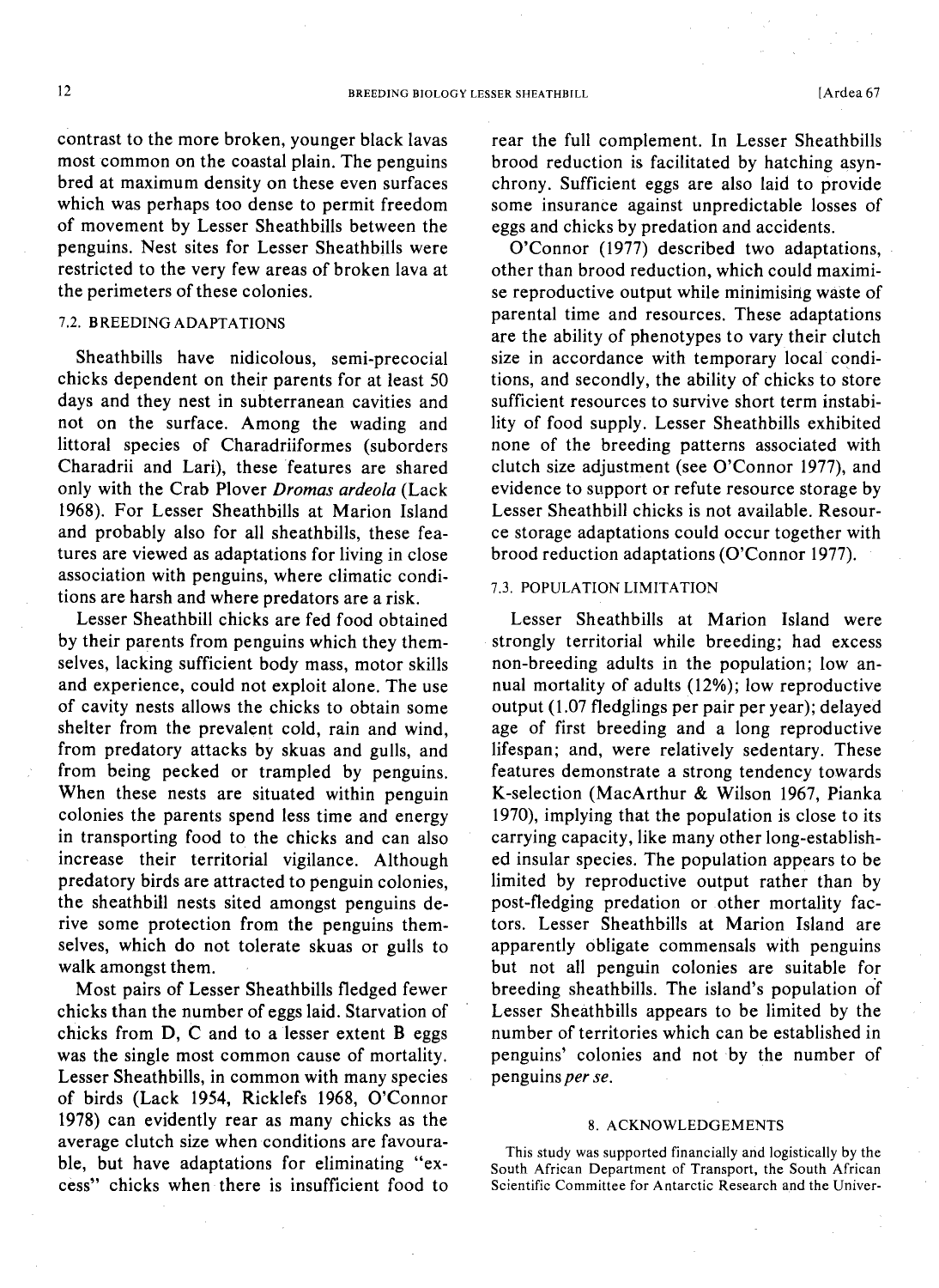sity of Cape Town. I thank Valerie Burger for assistance in extracting data from field notes and A. Berruti, W. R. Siegfried and A. J. Williams for valuable criticism. Dr. J. P. Croxall gave permission. to examine unpublished British Antarctic Survey base reports by N. V. Jones, R. Pinder and F. Topliffe.

#### 9. SUMMARY

Lesser Sheathbills *Chionis minor* were studied at Marion Island in the sub-Antarctic. All breeding adults held territories in penguin colonies; virtually all food eaten by these adults and their chicks was obtained from penguins, mostly by kleptoparasitism; and, the sheathbills bred when food from penguins was most freely available. The minimum age of first breeding was three years and there was a surplus of potential breeding adults. Clutches were one (3%), two (47%), three (47%) or four eggs (3%) and the average laying interval between successive eggs was four days. Eggs within a clutch were similar in size and in hatching success. Growth and survival of chicks, however, differed within broods (firsthatched chicks fared better) and this was related to hatching asynchrony. The adaptive significance of brood reduction is discussed. The mean reproductive output was 1.07 fledglings per pair per year. The advantages of nidicolous chicks and cavity nests are discussed in relation to the sheathbills' close association with penguins, the inclement weather and the presence of predators. Breeding adults moulted immediately after the breeding season and other, non-breeding birds moulted earlier. Breeding adults had a mean annual survival of 88%, non-breeding adults and subadults (combined) 49% and juveniles 37%. Apparent causes of mortality were starvation, inclement weather and predation by Sub-Antarctic Skuas *Catharacta antarctica* and feral cats *Felis catus.* The population on the island appears to be close to its carrying capacity and limited by the number of territories which can be established in penguin colonies.

#### 10. REFERENCES

- Barré, H., J. L. Mougin, J. Prévost & M. van Beveren. 1976. Bird ringing in the Crozet Archipelago, Kerguelen, New Amsterdam and St Paul Islands. The Ring  $86 - 87: 1 - 16.$
- Cass, T. 1973. Statistical methods in management. Cassell, London.
- Derenne, P., J. L. Mougin, C. Steinberg & J. F. Voisin. 1976. Les Oiseaux de l'I1e aux Cochons, Archipel Crozet (46 <sup>0</sup> 06'S, 50 <sup>0</sup> 14'E). Com. Nat. Fr. Rech. Antarctiques 40: 107-148.
- Despin, B., J. L. Mougin & M. Segonzac. 1972. Oiseaux et Mammiféres de l'Ile de l'Est, Archipel Crozet (46° 25'S, 52° 12'E). Com. Nat. Fr. Rech. Antarctiques  $31: 1 - 106.$
- Downes, M. C., E. H. M. Ealey, A. M. Gwynn & P. S. Young. 1959. The birds of Heard Island. Austr. Nat. Antarct. Res. Exped. Rep., Series B 1: 1-135.
- Ealey, E. H. M. 1954a. Ecological notes on the birds of Heard Island. Emu 54: 91-112.
- Ealey, E. H. M. 1954b. Analysis of stomach contents of some Heard Island birds. Emu 54: 204-210.
- Falla, R. A. 1937. B. A. N. Z. Antarctic Research Expedition 1929-31 Report, Series B (II) Birds.
- Hall, R. 1900. Field notes on the birds of Kerguelen Island.

Ibis Ser.  $7(6)$ : 1-34.

- Hutton, F. W. 1865. Notes on some birds inhabiting the Southern Ocean. Ibis (1865): 276-298.
- Jacob, J. 1977. Chemotaxonomische Einordnung der Scheidenschnäbel (Chionidae) in die Vogelsystematik. J. Orn. 118: 189-194.
- Jones, N. V. 1963. The Sheathbill, *Chionis alba* (Gmelin) at Signy Island, South Orkney Islands. Brit. Antarct. Surv. Bull. 2: 53-71.
- Kidder, J. H. 1875. Contributions to the Natural History of Kerguelen Island (made in conjunction with the American transit of Venus expedition, 1874-75) I. Ornithology. Bull. U.S. Nat. Mus.  $2: 1 - 51$ .
- Lack, D. 1954. The natural regulation of animal numbers. Oxford Univ. Press, London.
- Lack, D. 1968. Ecological adaptations for breeding in birds. Methuen, London.
- MacArthur, R. H. & E. O. Wilson. 1967. The theory of island biogeography. Princeton Univ. Press, Princeton N. J.
- Moseley, H. N. 1892. Notes by a naturalist. John Murray, London.
- Murphy, R. C. 1936. Oceanic birds of South America, Vol. 2. Amer. Mus. Nat. History, New York.
- Newton, I. 1966. The moult of the Bullfinch *Purrhula purrhula*. Ibis 108: 41-67.
- O'Connor, R. J. 1977. Growth strategies in nestling passerines. Living Bird 16: 209-238.
- O'Connor, R. J. 1978. Brood reduction in birds: selection for fratricide, infanticide and suicide? Anim. Behav. 26: 79-96.
- Parmelee, D. F., W. R. Fraser & D. R. Neilson. 1977. Birds of the Palmer Station area. Antarctic Journal of the  $U.S. 12(1): 14-21.$
- Paulian, P. 1953. Pinnepedes, Cétacés, Oiseaux des Iles Kerguelen et Amsterdam. Mission Kerguelen 1951. Mem. de l'Institut Sci. de Madagascar. Ser A (8).
- Peters, J. L. 1934. Check-list of the birds of the world. Vol. 2. Harvard Univ. Press, Cambridge, Mass.
- Pianka, E. R. 1970. On r- and K-selection. Amer. Natur. 104: 592-597.
- Rand, R. W. 1954. Notes on the birds of Marion Island. Ibis 96: 173-206.
- Ricklefs, R. E. 1968. On the limitation of brood size in passerine birds by the ability of adults to nourish their young. Proc. Natn. Acad. Sci. U.S.A. 61:  $847 - 851$ .
- Romanoff, A. C. & A. J. Romanoff. 1949. The avian egg. John Wiley & Sons, New York.
- Sharpe, R. B. 1879. An account of the petrological, botanical and zoological collections made in Kerguelen's Land and Rodriguez. Phil. Trans. Roy. Soc. Lond. 168:  $1 - 579$
- Spellerberg, I. F. 1975. The predators of penguins. In: B. Stonehouse (ed.). The biology of penguins: 413-434. MacMillan, London.
- Strauch, J. G. 1978. The phylogeny of the Charadriiformes (Aves): a new estimate using the mothod of character compatability analysis. Trans. Zool. Soc. Lond. 34:  $263 - 345$ .
- Topliffe, F. 1963. Unpublished report, Brit. Antarct. Surv.
- Van Aarde, R. J. 1977. Voeding, habitatsvoorkeur en voortplanting van die wildehuiskat *(Felis catus* Linnaeus, 1758) op Marioneiland. Unpubl. M. Sc. Thesis, Univ. of Pretoria.
- Van Zinderen Bakker, E. M. Sr.,J. M. Winterbottom & R. A.